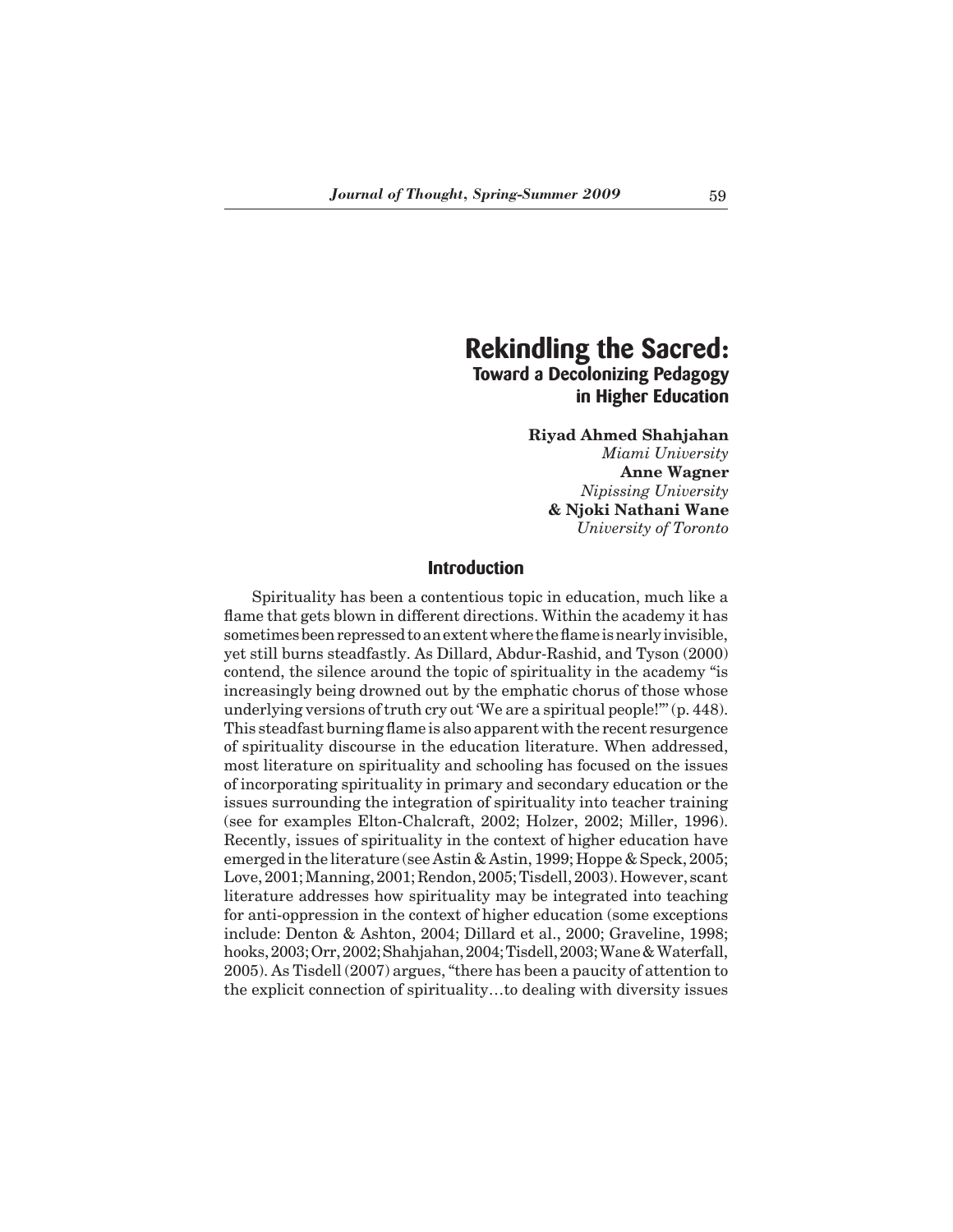in higher education" (p. 532). This article will contribute to this latter body of literature, in an effort to further explore how we may teach about equity and social justice issues within an anti-oppression framework.

We also believe that the discussion around spirituality in the academy is central to a politics/act of decolonization.<sup>1</sup> Hence, our goal in this article is to explore the following questions: **(**1) what are the challenges or tensions of evoking spirituality as an academic discourse and practice? and (2) what strategies may be useful in integrating spirituality into teaching in higher education?

Rather than conforming to traditional academic practices, we have chosen to present our theorizing in the form of an interactive dialogue, to explicate the process through which our thinking has developed. We intend this to be "part of the countercurrent of resistance to dominant hegemonic forces in the world" (Graveline, 1998, p. 35). We have deliberately chosen to actively resist the traditional Eurocentric format of an essay for this article. Instead, we have chosen to display our theorization "outside hegemonic norms for reporting, gesturing toward an alternative that is itself embedded in a spiritual worldview" (Dillard et al., 2000, p. 452). To this end, we offer our dialogue as Graveline (1998) has suggested, as "a narrative of emancipation and enlightenment. In its strongest form, it is a narrative of integration, not separation" (p. 35). Furthermore, this dialogue format provides us with an opportunity "to borrow voices from each other" (Mayuzumi, Motobyashi, Nagayama & Takeuchi, 2007, p. 584)

To begin, however, we offer a working definition of what we mean by the term 'spirituality.' For our discussion, we borrow a broad conceptualization of spirituality from Tisdell (2007) who states:

[S]pirituality…is about: (1) a connection to what is discussed as the Life-force, God, a higher power or purpose, Great Mystery; (2) ultimate meaning-making and a sense of wholeness, healing, and the interconnectedness of all things; (3) the ongoing development of one's identity (including one's cultural identity) moving toward…greater "authenticity;" (4) how people construct knowledge through largely unconscious and symbolic processes…, manifested in image, symbol, music, and other expressions of creativity which are often cultural; (5) in addition, spirituality is not the same as religion, though for some people who are religious, there are elements in spirituality that overlap with religion; (6) spirituality is always present though often unacknowledged in the learning environment. (p. 535)

Hence, we believe that a plurality of conceptions of religion and spirituality exist and whether the two are conceived as separate entities is largely culturally based (Tisdell, 2003).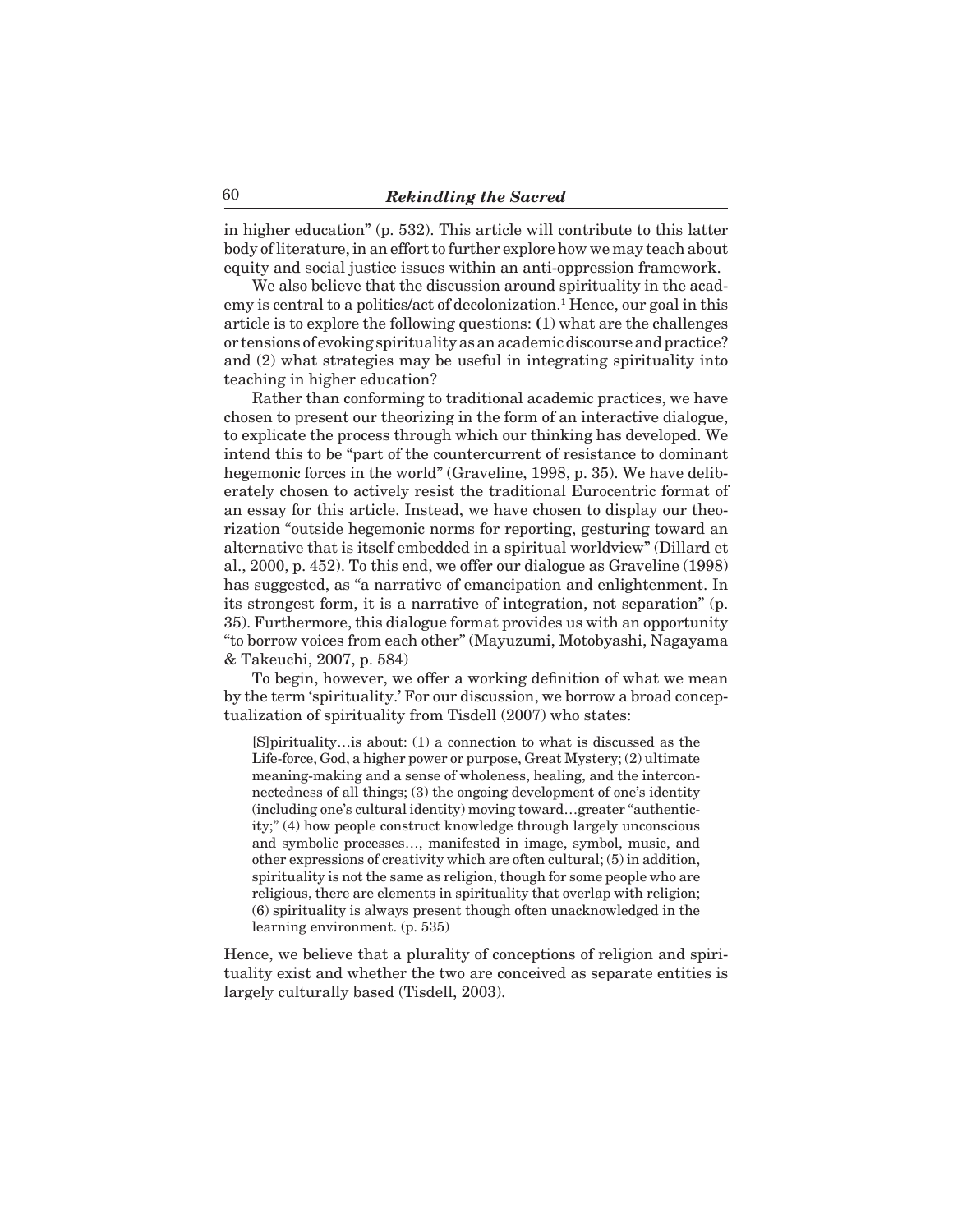To begin our analysis, we will reflect on our own social locations and our spiritual missions in the context of integrating spirituality in teaching in higher education. We then outline the epistemological framework of this paper, before presenting our dialogue. Finally, we conclude by discussing the implications of a decolonizing pedagogy that centers spirituality in the context of a transformative teaching project in higher education.

## **Reclaiming the Spirit within: Reconnecting to Our Centers**

I **(***Riyad*) am a South Asian Canadian Muslim, heterosexual, able bodied male who grew up in different parts of the world. Born in the United Kingdom, I grew up in Kuwait with my parents of Bangladesh origin. I have taken an active role in bringing spirituality into the academy by collaborating with others to develop courses on spirituality and education, organize social events within the academy that honour our inner spirits, centering spirituality in my own scholarly writings and opening up other spaces where spirituality can be discussed and embodied within the higher education context.

I **(***Anne***)** am a Euro-Canadian able bodied, privileged woman, who has had the experience of having her reality and life experiences largely affirmed throughout my educational career. Quickly, we learn that to be accepted as a legitimate scholar, there are issues which are not appropriate as topics of academic investigation or to be included in one's pedagogical practices. Such unwritten dictates, however, are in perpetual tension with my commitment to feminist and antiracism practices which compel me to value life experiences and embodied understandings as valuable sources for knowledge production. Lest my teaching and theorizing become a disembodied intellectual exercise, I strive to remain grounded in my spirituality and incorporate this into my academic work.

I **(***Njoki*) am guided by a spiritual practice informed by African Indigenous Spirituality—a spirituality that pays attentions to the four elements: Fire, Water, Earth, and Wind. I was raised in the rural areas of Embu, Kenya, where spirituality was not spoken about; it was an everyday practice. My spiritual ways of being originate, therefore, in my rural upbringing. This upbringing forms the foundation of my professional sense of self. Despite the inherent tension due to the fact that spirituality is regarded as a soft subject, one which that lacks rigor, I have chosen to make it a pivotal component of my work.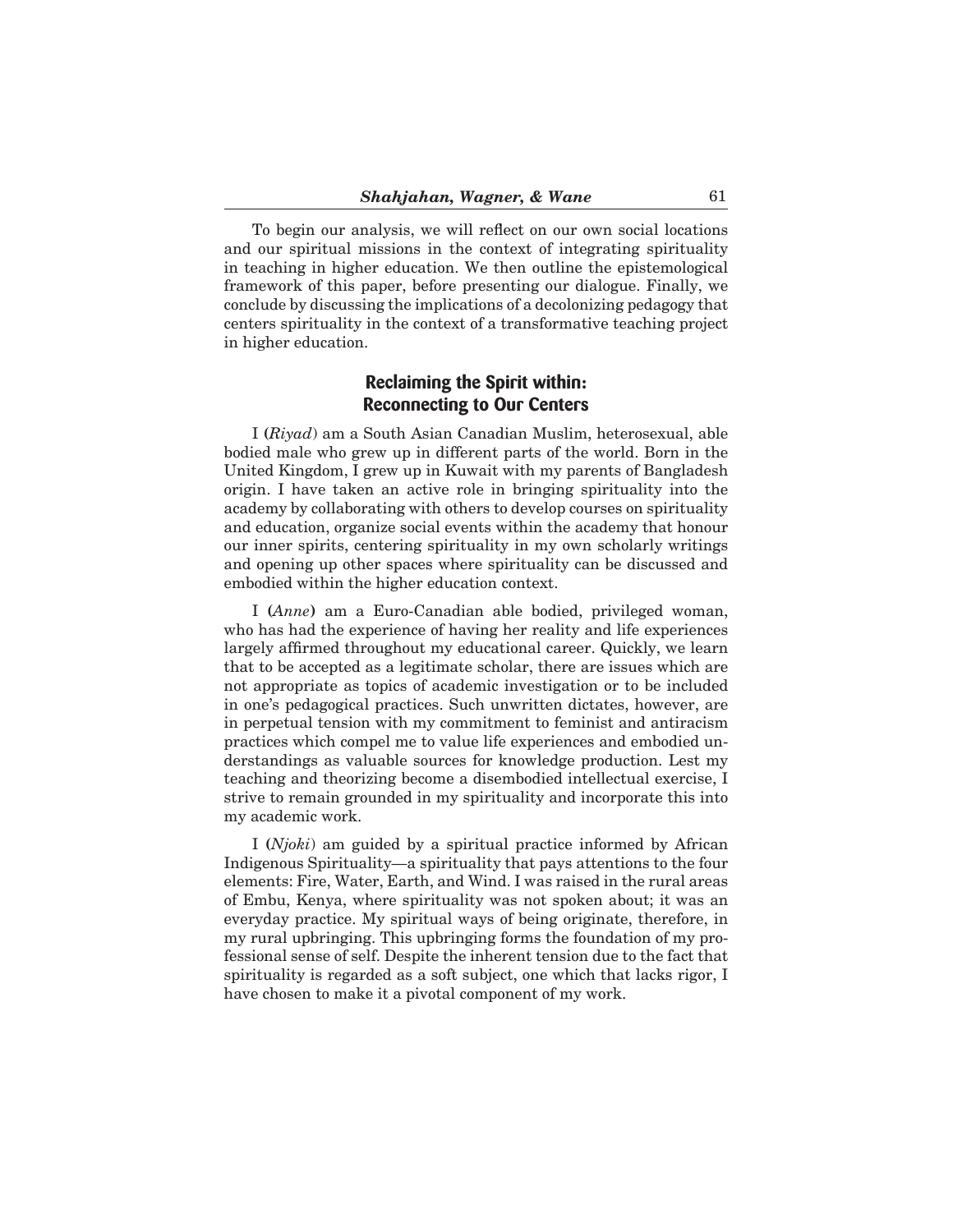# **Decolonizing Teaching in Higher Education: Toward an Anti-Colonial Discursive Framework**

We use a critical anti-colonial discursive framework (Dei & Asghazadesh, 2001) to situate our discussion on spirituality and teaching in higher education. It is our belief that no anti-colonial work would be complete without attending to the spirit, the broken spirit, the spirit that the colonizers managed to convince the colonized subject was poor and in need of salvaging (see Pearce, 1998; Mazama, 2002). Wane (2006) argues that when missionaries met Indigenous people of the world, the first thing they claimed to notice was the spiritual poverty of the people. The missionaries embarked upon a project of decolonization by continually eroding and destroying all vestiges of the indigenous people's spirituality (see Battiste & Henderson, 2000; Some, 1994). Adopting an anti-colonial discursive theory, it is critical to place issues of spirituality of the colonized people at the center of our discussion (Shahjahan, 2005a). This framework provides the basis from which to challenge the foundations of institutionalized power and privilege and the power configurations embedded in ideas, cultures, and histories of knowledge production (see Dei, 2000).

By embracing anti-colonial thought, we acknowledge spiritual practices which have survived the colonial and neo-colonial powers. We view these acts of survival as forms of resistance that need to be acknowledged and legitimated in the academy. Anti-colonial theorizing rises out of alternative, oppositional paradigms, which are in turn based on indigenous concepts and analytical systems and cultural frames of reference (Dei, 2000). It recognizes the displacement of spirituality and other non-dominant ways of knowing the world by Western knowledge systems as significant (Graveline, 1998; Smith, 2001). Hence, as Zine (2004) has written about using an anti-colonial framework to understand issues of spirituality: "addressing the erasures of spiritual knowledge in academic and discursive contexts is part of an anti-colonial politics of knowledge construction, reclamation, and inclusion" (p. 5). Furthermore, the anti-colonial discursive framework provides a political ontology which serves to decolonize academic knowledge and pedagogical practices, by valuing and employing spiritual ways of knowing (Magnusson, 2004). Indigenous knowledges are central in the process of decolonization and an important entry point for theorizing issues of spirituality (see Graveline, 1998). Within indigenous cultures, narrative and storytelling are primarily pedagogical tools. In considering how such practices may contribute to the project of decolonizing the academy, Iseke-Barnes (2003) contends that: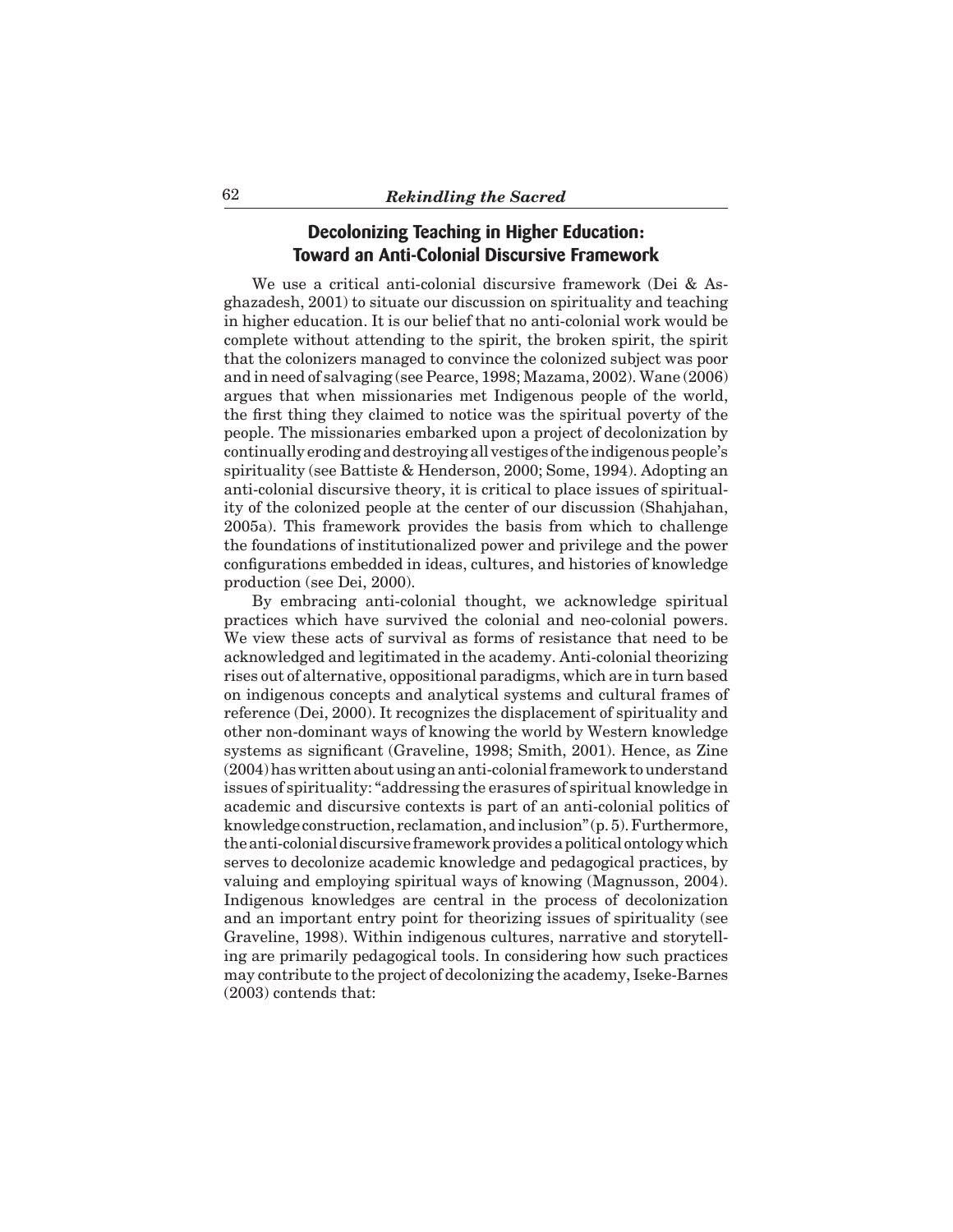Through story telling we can highlight how knowledge production in the academy reinforces colonial and neo-colonial relations and the considerable implications of these struggles over knowledge for claims of Indigenousness, agency, and resistance in community activities and academic pursuits focused on cultural vitalization and self-determination. (p. 218)

Building on this understanding, we offer the following narrative, a tapestry of dialogical insights into our theorizing of how spirituality may be incorporated into teaching in higher education. This narrative developed as a result of an interactive presentation entitled "Evoking Spirituality in the Academy: A Tool for Decolonization and Transformation for Global Citizens" presented at an International Transformative Learning Conference, May 2003.

# **Embodying the Spirit within Pedagogy: A River of Tales**<sup>2</sup>

*Njoki:* This conversation has caused me to reflect on my own experiences of evoking my spiritual self in my teaching. Words that swim to the surface of my consciousness are: discomfort, disconnection, not rigorous, "soft" discourse, contradictions, religion, emotional investment etc. Spirituality in the academy is like mixing water and oil—one element will float—there is a separation—but this should not be. We cannot divorce the intellect from our invisible being—that is who we are. I strongly believe there needs to be a major shift of consciousness on the various modes of relationships. As educators, we have to address both the structural aspects of our everyday living experiences (that is, the physical) as well as the spirit—the injured spirit (Dei, 2002a). Of course, this type of work is often referred to as 'not academic enough,' or 'lacking rigor'; however, if we do not pay attention, if we separate the spirit from the self, the self that gets disconnected by the education system—how can we expect things to change? I anticipate that some students may not see the relevance of what I am talking about, given their schooling in hegemonic discourse/normative understandings. The academic structure functions to reinforce the notion of a meritocracy, and any deviation from the norm is challenged as not being rigorous or academic enough (Rendon, 2005). What is not obvious to many scholars is the fact that the academic discourse deals with abstract knowledge that appeals to the cognitive faculties of the brain. Consequently, there is no acknowledgement that in order to function as a normal human being, we need to develop all aspects of ourselves—which includes the invisible us—which some people refer to as spiritual self. In fact, in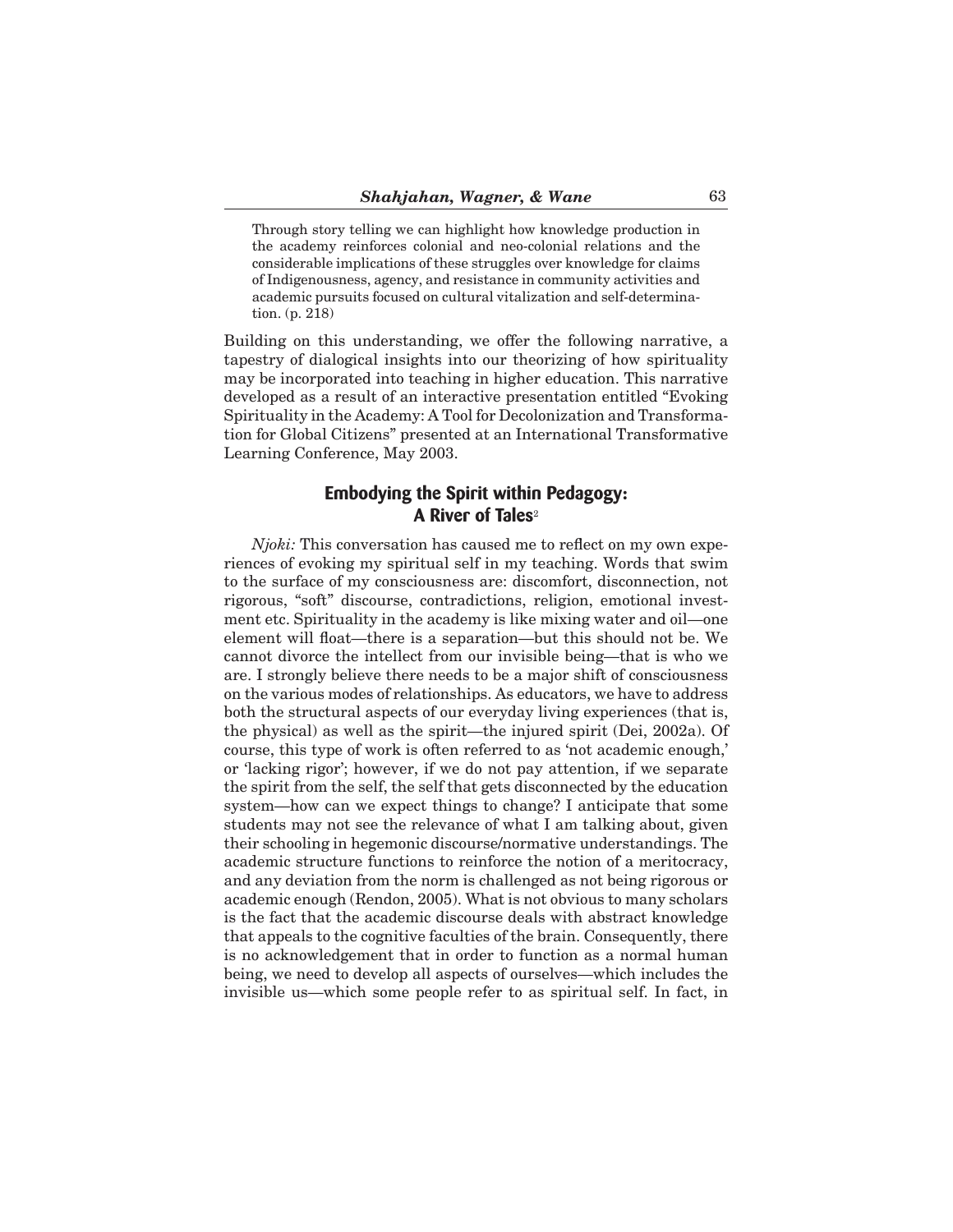most academic institutions, this is not encouraged and therefore, it becomes very difficult to talk of spirituality in the academy. As an educator coming from an African worldview, there is one thing of which I must perpetually remain conscious—all humans have one thing in common, their spirit. If, as an educator, I can pay attention to my students' spirit, I would re-ground their lives not on something that is outside of them, but inside—the self. Anne and Riyad, what do you think of all these issues?

*Anne:* I think talking about spirituality, in general, is not as difficult as when we think of incorporating it into our teaching. First, we must consider the context. We must critically analyze the impact of Eurocentric educational institutions which contribute to the indoctrination of students into a Western system of thought, as this is primarily what is valued in academia (Battiste & Henderson, 2000; Churchill, 1995; Shahjahan, 2005b). Consequently, although spirituality is not engaged with expressly, vestiges of Christian beliefs permeate the academy (Clark et al, 2002). This is the insidiousness of the privilege of the dominant—such ongoing connections are not remarked upon. Hence, if we are to proceed in an ethical manner, we must interrogate the implications of an educational system which reinforces Eurocentric systems of thought, and a particular method of generating knowledge (Wong, 2004).

When considering the issues associated with incorporating spirituality in education, it is helpful to consider the notion of embodied learning. Do we, for instance, expect students to enter the academy as blank slates or empty vessels, concepts which Paulo Freire (1992) has critiqued, waiting for us to fill them with knowledge? Alternately, are we prepared to accept them as individuals with life experiences which are salient to our processes of knowledge production? Nancy Potter (1995) has written about the severed head, arguing that students' embodied understandings are not valued in the class. Although writing in the context of incest survivors, her point is also useful for our discussion of spirituality. According to Potter (1995),

Members of oppressed groups may find that their sense of themselves as knowers and participants in an educational community is undermined; neglecting the existential reality of [such] students fosters a hegemonic classroom and perpetuates systems of oppression….racism and other systematic oppressions remain fairly entrenched in pedagogical methods. (p. 70)

In this way, Potter argues that "we perpetuate silences and marginality in an already oppressed and harmed student population" (p. 73). Although her argument is situated in the context of students who are survivors of violence, who must split off their experiential knowledge of abuse,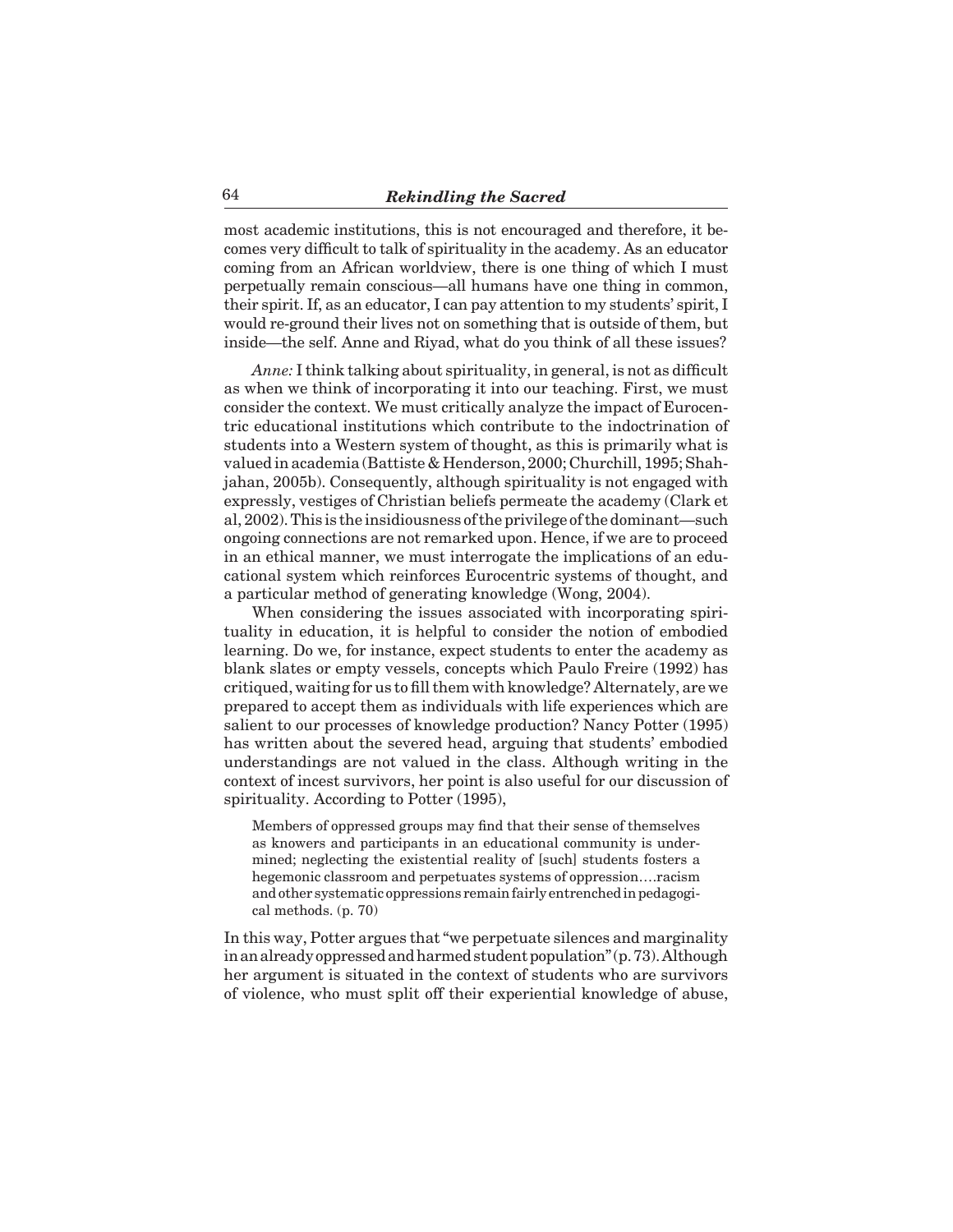so must students disengage from their spiritual ways of understanding and knowing the world, as this epistemological framework is not broadly accepted within academia. This results in epistemological dissonance. In fact, I would argue that creative dissociation is a skill developed by many students, to allow them to survive the academic experience and continue on to complete their degrees. As such, students are prevented from theorizing their lived experience, as this facet of their reality is not considered legitimate within the realm of academia (Rendon, 2005).

*Riyad:* Yes, it is critical that we explore the impact of issues of marginalization and silencing of spirituality on students. For instance, Awaikta (1997), a Cherokee author states:

I was centered and happy in my heritage until I went to college and began Western education in earnest. Everywhere I turned I found a "squared world," a society so compartmentalized that life, including my own, had no room to move around to breathe. For twenty years I struggled against the Square World, but I unwittingly internalized it, tore my life web and stuffed the broken strands into the 'boxes.' (cited in Walker, 2001, p. 20)

Hence Awaikta's narrative resonates with what Anne remarked about epistemological dissonance. The objectivist paradigm and over-emphasis on rationality continues to be a major obstacle to the inclusion of a spiritual ontology (Palmer, 2000). The misconception which equates any discourse of spirituality with religious dogmatism is yet another barrier (Scott, 1998). Finally, institutional culture and peer pressure function to silence any discussion of spirituality within the halls of academe (hooks, 2003; Dillard et al, 2000). The institutional culture presents an ongoing challenge, especially in the context of research universities, where there is a pervasive and exclusive emphasis on "meritocracy" and productivity (Rendon, 2005; Shahjahan, 2005a). Hence, we feel that we do not have time to talk about the "why" issues of life (Why am I here? What is the purpose of life?), instead, focusing on the "how' issues of life, (How am I going to publish more articles? How am I going to fund my research projects?) (Shahjahan, 2005a). Such pragmatism is a reflection of the way in which different forms of knowledge production are valued in the academy. Similarly students are assimilated into a meritocratic environment of marks and competition where they "are pitted against each other" (Rendon, 2005, p. 88). Hence, we continue to live a life of fragmentation, rather than connectedness. As a result, we become assimilated into the meritocratic, or what I call the neo-colonial academy, where institutional goals and ideologies become internalized as our own, both for faculty and students. Yet how might we counteract these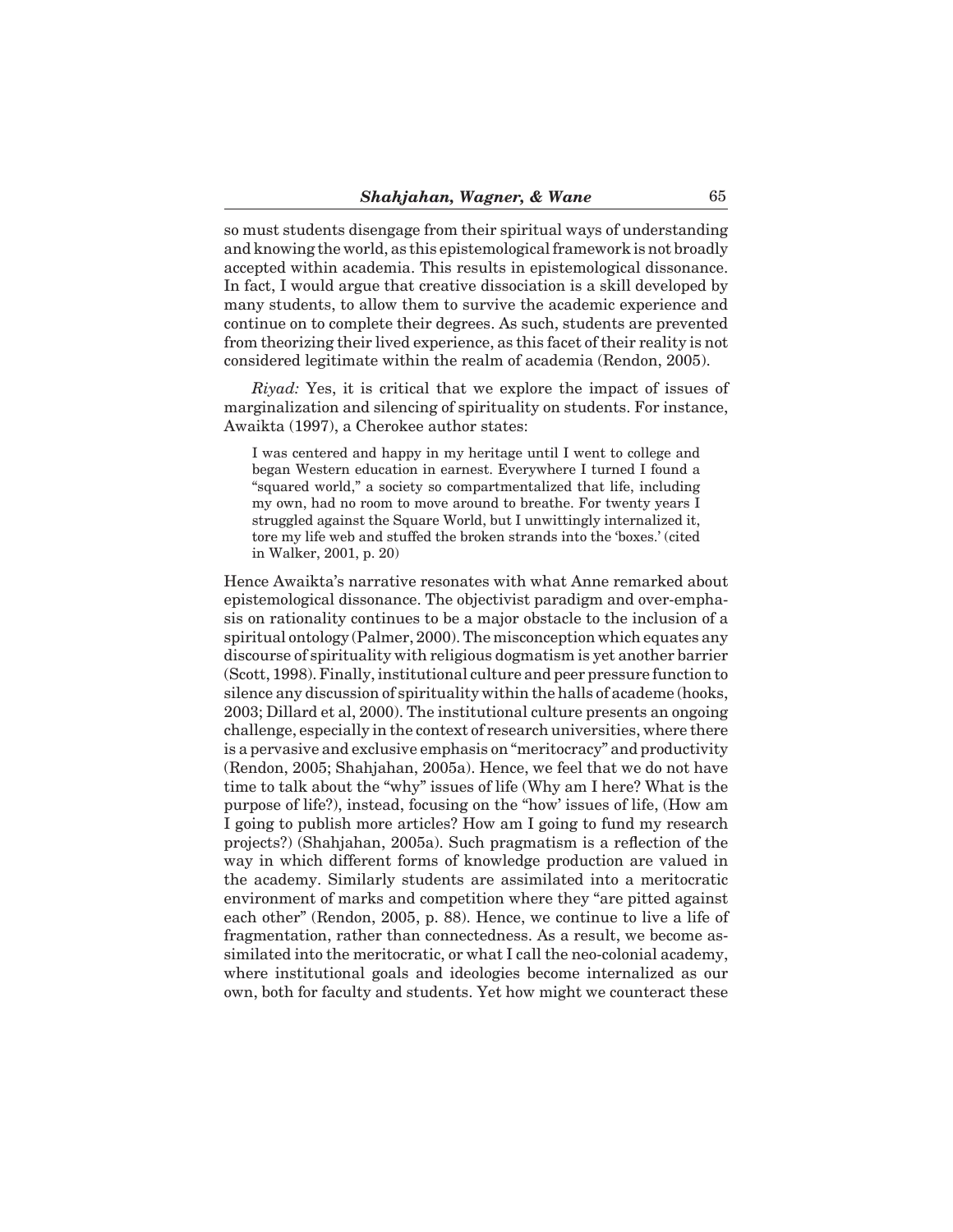entrenched challenges? I believe it is critical to address inclusiveness in terms of factors such as curricula, bodies, language, pedagogical styles and other considerations.

*Njoki:* Yes, this is of central importance. In some of my classes, for example, I start with meditation—this is not structured meditation with chanting and humming—but a moment that I give students to feel their presence. I ask them to take a moment and think of nothing. Initially this is very difficult, because some students feel that I am imposing a pedagogy that is not related to their academic endeavor. However, this initial resistance does not last for long, as the students soon realize the importance of taking time to reflect and to bring their thoughts together before the class begins. Sometimes, I facilitate this exercise by lighting a candle or reading from an inspirational book or starting with an affirming statement such as, "I believe," or "I know," or "I wish," or "every person," etc. Another strategy that I use involves inviting participants to bring nutritional food to class, as a means of bringing us together, thereby transforming the classroom into a gathering place, a space where people share both their experiences and their learning. When I introduce these forms of pedagogical tools, I always expect some form of resistance. However, when these occur, I address them in class—and introduce an open dialogue with students. I usually invite students to share the source of their discomfort with the rest of the class. However, if they do not want to share their feelings, they have the option to pass. But I agree with Dillard (2006) that most students are hungry for the opportunity to engage in such non-mainstream approaches to learning and are open to multiple ways of knowing in the classroom.

*Riyad:* I, too, work to invoke the spirit in my teaching. For instance, one sunny day I facilitated the class of 25 outdoors. Surrounded with trees, birds, people walking by and so on, we addressed the day's topic, which was violence against women and women's shelters. I asked the students to first observe the trees for about five minutes and to evoke lessons from the trees about the issues we were discussing. The tree became our interpretive paradigm. The responses were fascinating. Some students compared the tree to a women's shelter, describing what would happen if the tree was chopped down and the resulting impact on the animals that it nurtures. They likened the chopping of the tree to the public funding cutbacks in social assistance programs in Ontario and the effect that this has had on women who have experienced violence. Others formed metaphors of the tree as old and wise, and reflective of the ways in which women have been oppressed and silenced, their voices and knowledge marginalized. During this class, we were able to use parts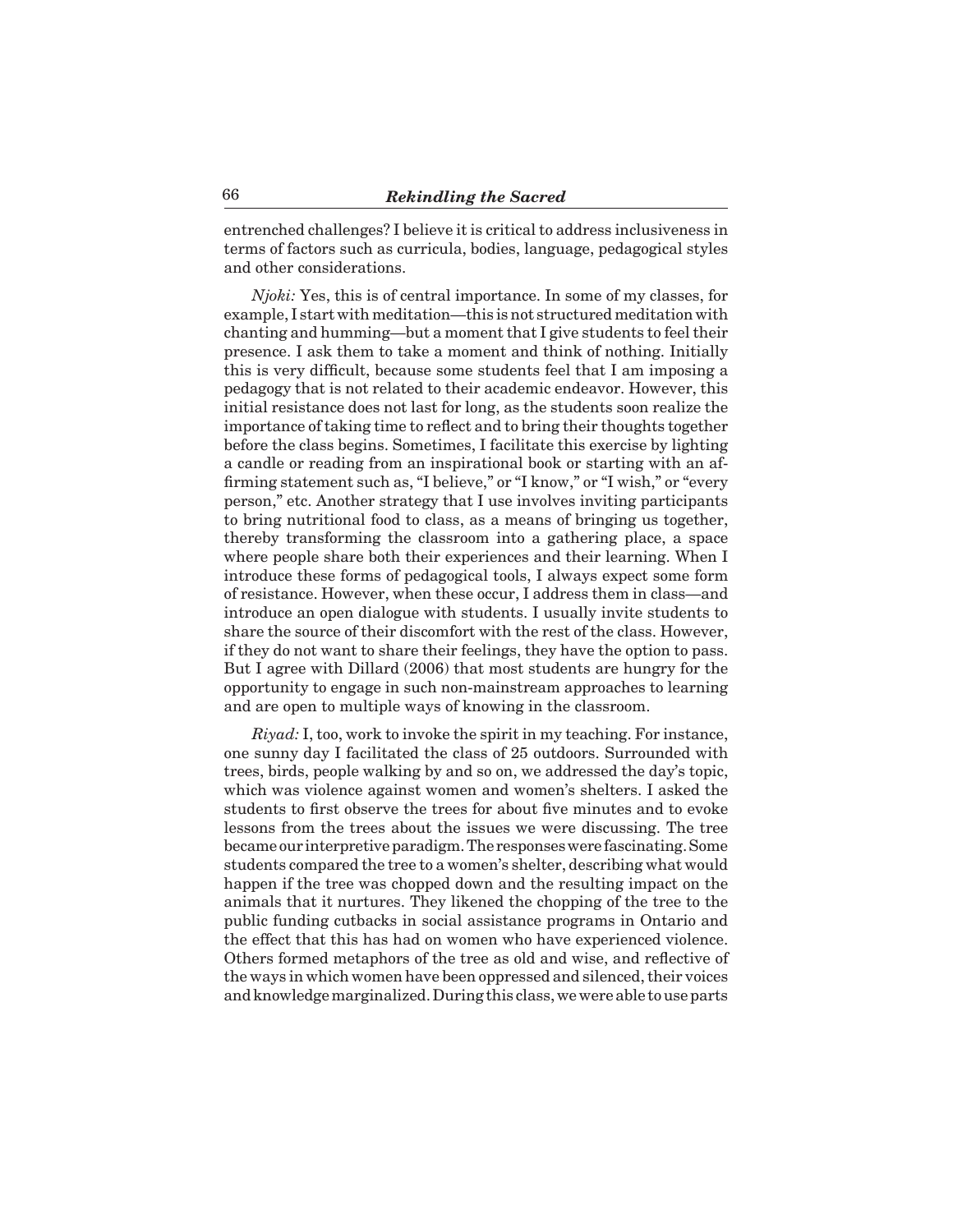of creation to help us theorize issues of oppression and the inequities surrounding us. The use of such symbolic and natural language helped the students to connect with nature, other beings and beyond the materiality of daily life. Further, it enabled them engage with the reading material at a different level of consciousness (Shahjahan, 2004). It was not just rational anymore! They were actually applying the framework of a decolonizing way of knowing the world that acknowledges multiple ways of knowing.

*Anne:* Although the two of you are offering very powerful examples of how spirituality may be incorporated into teaching, in my experience such practices are unique and rare. Although increasingly we are hearing about issues of equity and social justice, I would suggest that these terms have become taken for granted buzz words. The way in which these concepts are enacted in the classroom, however, varies widely. The dilemma becomes, how can we ensure that we are addressing these concepts in a meaningful way? How can we suggest that we are behaving in an equitable or inclusive manner, when we routinely ignore such a cardinal aspect of people's fundamental reality as their spirituality? On a practical level, I have been struggling to imagine how meaningful changes could be implemented. After all, what we are discussing here today is a fundamental re-visioning of academic practices.

*Njoki:* To create an inclusive environment is crucial for any transformative learning to take place. We can create such environments in a number of ways, such as selecting reading material that evokes the spirits of the students or participants in the learning environment and encouraging the participants to honour each others' spirit and to explore their spiritual creativity (Shahjahan, 2004; Tisdell, 2003; Wane & Waterfall, 2005). Such strategies encourage the sharing of personal and collective experiences of understanding and dealing with the self. However, within the framework of spiritual knowing, it is important for us, as academics and students, to acknowledge our own limitations, as well as the possibilities. As Dei (2002b) cautions, one limitation may be "the intellectual arrogance of thinking that we know it all" (p. 131). In other words, humility and the negation of the ego are keys to a decolonizing pedagogy (Gandhi, 2002). The notions of uncertainty and instability are also very important (Selby, 2002). Further, the idea of humility and uncertainty acts as a counter discourse to the academy's near obsession with *control* (Shahjahan, 2005a).

*Anne:* It is also significant to consider how non-traditional approaches to teaching may impact learners. Such teaching can be expected to gener-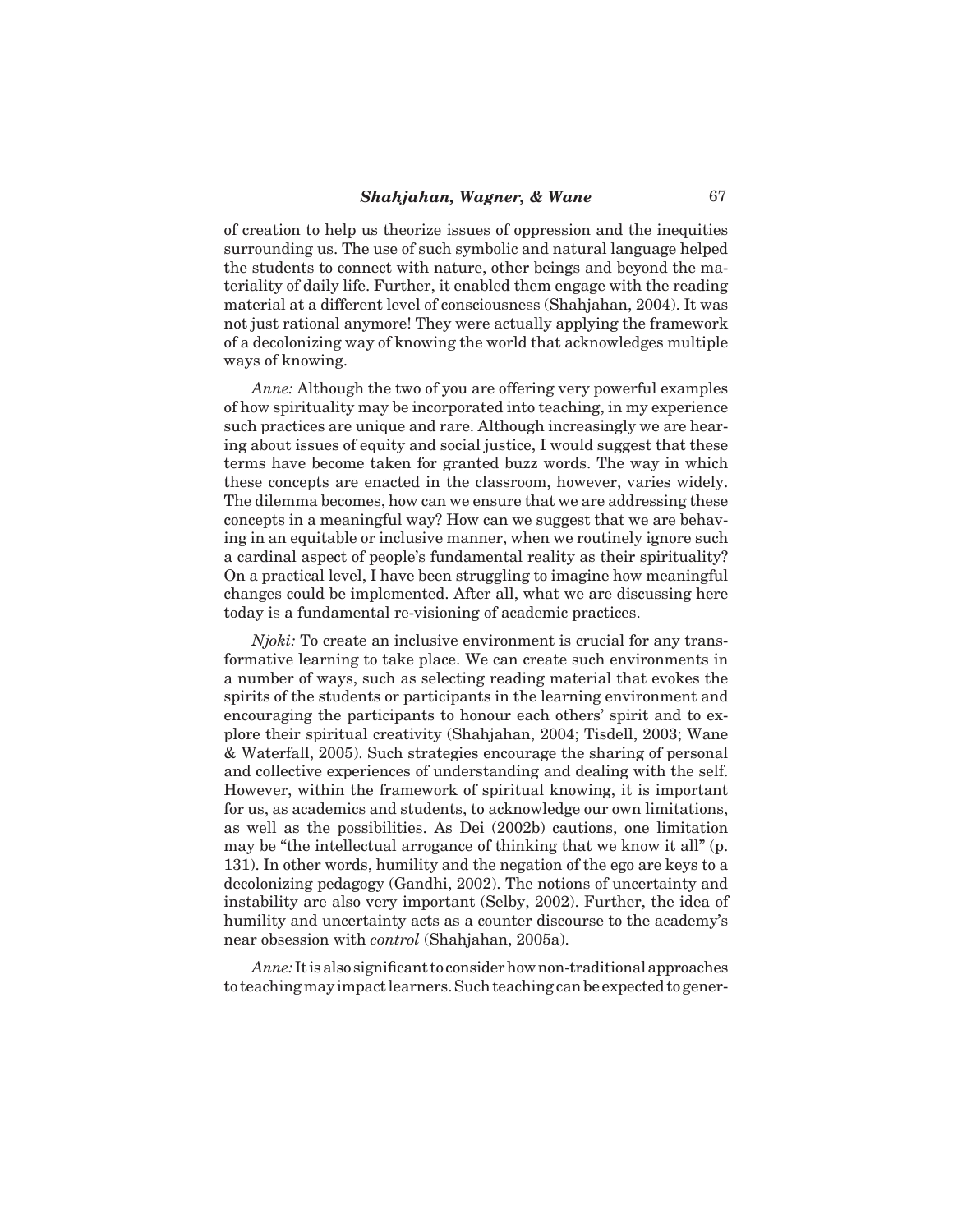ate some unique classroom dynamics, as students are challenged to think outside the narrow confines of traditional academic borders. In classes which explicitly address antiracism, as noted by many educators in the field (see for example: hooks, 1989; Boler & Zembylas, 2003), learning occurs at an unusually deep level, as students are engaged at both a cognitive and affective level. Consequently, I begin my classes with a lengthy discussion about the *process* of learning, encouraging students to brainstorm what basic expectations need to be met in order to enable them to become part of a community of learners, at least during the time we spend together. Throughout these discussions, we explicitly address the fact that the classroom will not always be a safe, settled space, however, despite periods of tension and heightened emotions, we all agree to remain committed to the learning process and will work to remain engaged (Wong, 2004).

What ends up being more significant than the actual agreements resulting from the process, is the opportunity to teach students about conflict resolution and open up a dialogue regarding the forms of knowledge which are considered appropriate to the project of academic theorizing. In particular, this enables us to begin exploring the ways in which our diverse forms of spirituality affect the ways in which we understand and interact with the world. Such conversations enable us to rupture the pervasive silence and begin to collectively consider the ways in which our spiritual ways of knowing may quietly and unobtrusively impact the ways in which we engage with course materials, as well as issues beyond the classroom. I offer this as one small example of a way in which we can bridge the divide between academic and spiritual understandings.

*Riyad:* It is fascinating what both of you are saying because spirituality is fundamentally about uncertainty. It is not something that can be planned for in the classroom (Tisdell, 2003). As you stated earlier, Anne, anti-oppression work can be very emotionally and spiritually draining, as it leads to discussing very painful issues. I believe that in a decolonizing pedagogy, discussions of healing have to be included alongside explorations of issues of oppression (Graveline, 1998; Mayuzumi, 2006). Further, spirituality is necessary for "notions of purpose and destiny as these are juxtaposed against an unhealthy nihilism that continually invades and chips at the psyche of many" *minoritized* students (Dantley, 2005, p. 657). Learning is not necessarily comfortable, but centering spirituality, allowing certain exercises of meditation, symbolic natures of knowledge production through art and poetry, allows for that tension to dissipate and continue what some may call opening the "contempla-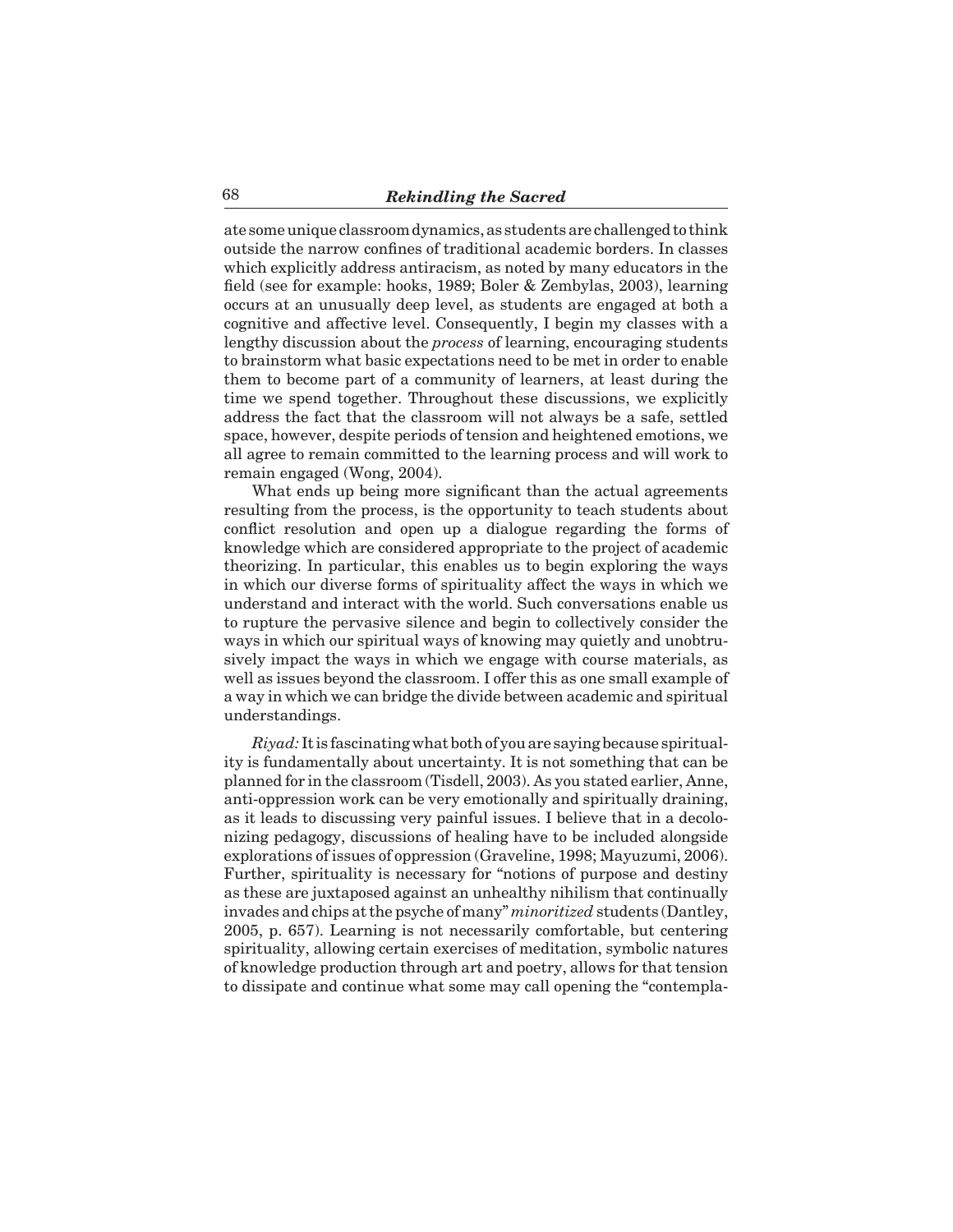tive mind" in the classroom (Hart, 2004). Further, spirituality has long been a tool used by many marginalized people to heal from internalized oppression and deal with multiple identities (Tisdell & Tolliver, 2003). What is needed is some visionary work, as well as activities which help people heal from their pains and be inspired (Shahjahan, 2004). Some people call it therapy. And no, it is not therapy but it is allowing people to be authentic to whom they are and their experiences.

*Njoki:* Cajete (1994) has suggested that the ultimate goal of indigenous education is to have full knowledge of one's innate spirituality. A decolonizing pedagogy would highlight both the inward and outward journeys in teaching and learning. Often, we highlight the outward journey (the world separated from us) and forget that there is an inner dimension to all these processes (Selby, 2002). A place for the 'heart', the 'spirit' or the 'soul' in teaching and learning is negated if we do not acknowledge this inward component (Fitznor, 2003). However, it is important to acknowledge that the outward and inward journeys are interconnected, a point demonstrated by many activist scholars (Fernandes, 2003).

*Riyad:* Njoki, some people may argue that the focus of this inward spiritual journey will lead to a sense of "spiritual narcissism" without any consideration for the misery and social injustices that happen around the globe (Maxwell, 2002). However, many social activists have shown us in their lives that change happens when there is internal transformation first (Dantley, 2005; Fernandes, 2003). Yet, it is the question of spirituality that is missing in liberatory pedagogy. For instance, Magnusson (2004) states:

"[B]oth the classical liberatory politics originating in class struggle, as well as the reactionary politics of the new right, have colonizing features, protect vested interests, and result in a political oppression. The colonizing effect is particularly profound within the context of leftist praxis in that exclusion of, or active subjugation of, spirituality within its political ontology can have the effect of culturally subjugating indigenous standpoints within what is supposed to be a liberatory project. (p. 8)

Using spirituality, you can then be a subject of change rather than an object of change. While the use of categories such as race, class and gender may be important for understanding material oppression and social transformation in the short term, we also need to understand the world in terms of our interconnections, in order to bring about *true* social transformation in the long run (Fernandes, 2003). We need to move beyond the identity politics and as Satish Kumar, a peace activist has suggested, we must "recognize the unity and the intrinsic value of life"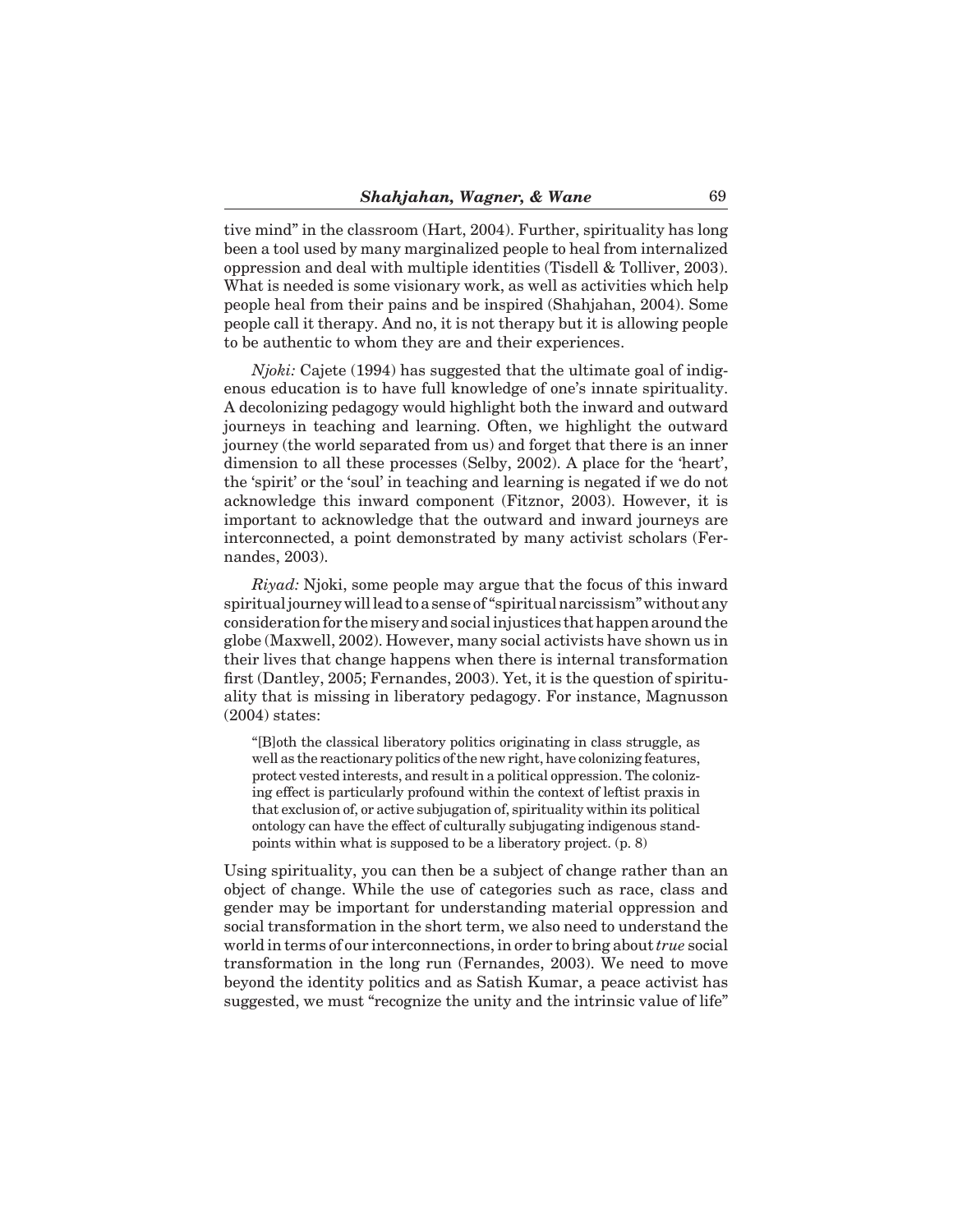(Kumar, 2002, p. 103). Hence, we need social theories that talk of our interconnections and interdependence (Fernandes, 2003).

# **Toward a Decolonizing Pedagogy: Implications for Transformation in Higher Education**

Although some may object to our discussion in this article, raising questions such as: does spirituality really belong in the academy? If we allow spirituality would we not pave the way for religious dogmatism, which in turn may lead to prejudice? Is the university not about rationality? What about those people whose spirituality is not faith-based or based on an indigenous tradition but are more secular? We acknowledge that these are critical questions to consider. Accommodating a spiritual ontology is an initial step towards promoting inclusiveness, rather than exclusiveness, in the academy. Spiritual practices introduce the possibility of foregrounding the issue of the equity of knowledges within the academy (Wane, Shahjahan, & Wagner, 2004). Moreover, by evoking the spiritual standpoint within teaching and learning, we validate and affirm the expressions of diverse bodies that are part of the academy and the world (see Rendon, 2005; Tisdell, 2007).

Simply allowing the individualized expression of spirituality through the diverse bodies that make up the academy is not an effective solution to integrating spirituality within academia. To benefit from the richness of diverse spirituality in the world, we need to express our own spiritual worldviews, by centering these perspectives in teaching and learning, rather than just maintaining it as an individualistic practice. Only by claiming and expressing the legitimacy of our spirituality within sites of higher education, will we be able to coexist in partnership with other secular and materialist worldviews. However, many questions remain unanswered. What are the various sites of contradictions and contestation for incorporating spirituality within the academy? How do we develop the sites where spirituality can be affirmed in the process of teaching and learning? How do we incorporate all the subjectivities and identities associated with spirituality in the academy? And the questions continue...

As our narrative indicates, spirituality is not an easy topic to raise within higher education. But it is an important one. We need to understand how spirituality can be an essential tool for both teachers and students to engage in learning that is meaningful and that incorporates the authenticity of both bodies. A decolonizing pedagogy provides us with the following tools for transformative education: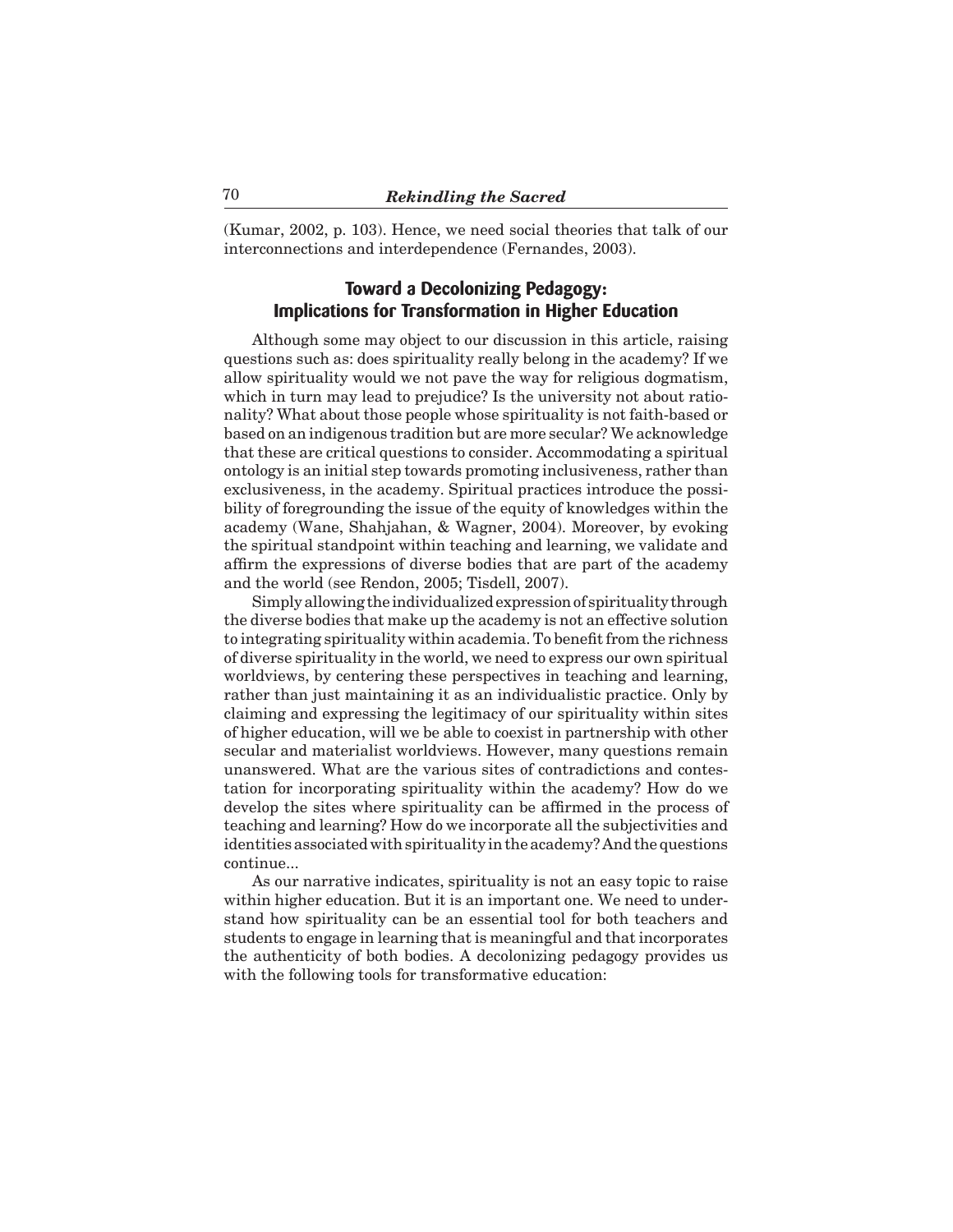$\blacklozenge$  To emphasize in our teaching the importance of self, subjectivity and interdependence with others who form our community.

 $\bullet$  To create a learning environment that begins by nurturing the inner self, the inner connections and allows space for personal development.

 $\blacklozenge$  To understand the challenges of bringing spirituality into the academy.

 $\blacklozenge$  To acknowledge and accept that there are multiple ways of knowing and theorizing equity issues, and to use these methods to make an inclusive curriculum and pedagogy.

 $\blacklozenge$  To allow for alternative epistemological viewpoints to be expressed and legitimized within the classroom.

To promote a sense of compassion, respect, and understanding among all participants.

To acknowledge humility in teaching and learning and accept the uncertainty and discomfort that arises within the classroom.

To promote a language and embodiment of healing among students in anti-oppressive pedagogy.

To recover a sense of sacredness in knowing, teaching, and learning.

Leela Fernandes (2003) sums up the situation well, suggesting that "[U]topias are inconvenient because they necessitate deep-seated changes in ourselves and in the ways in which we live our lives. The irony here is that such "theoretical" utopias require *labor*" (p. 19). For some of our readers, a decolonizing pedagogy remains only a theoretical utopia, although we hope this is not the case. Instead, we wish that instead, this paper evokes the spirit within our readers to *labor* and make the necessary changes within and outside themselves to center spirituality in the academy, to further the process of social transformation. Some of us have already begun the process. We invite others to join us.

#### **Notes**

<sup>1</sup> By the term decolonization we refer to the process of challenging the colonizing project which was initiated by the early settlers and continues in a modified form to this day. Specifically, we are referring to the structures of our educational institutions, the pedagogical practices we engage in and the normative practices through which we continue to instill dominant norms and values in students. Evidence of this position is supported by the growing literature which documents the disproportionate rates of educational disengagement and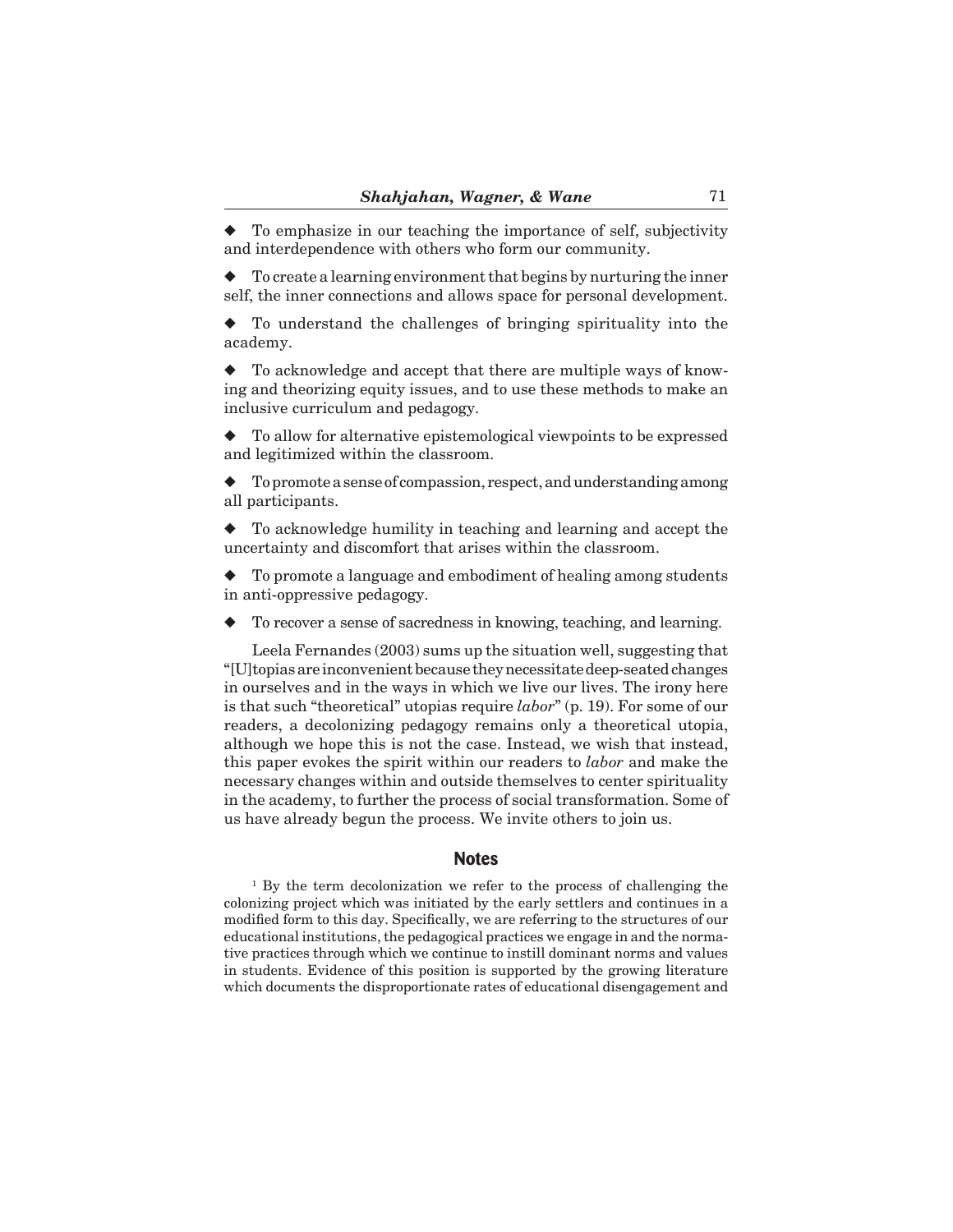alienation of students from traditionally marginalized groups (see Dantley, 2005; Rendon, 2005).

<sup>2</sup> We have modified our original dialogue for the purpose of publication. Hence we have incorporated citations and quotes of references from which our ideas were derived.

#### **References**

- Astin, A., & Astin, H. (1999, November). *Meaning and spirituality in the lives of college faculty: A study of value, authenticity and stress,* Higher Education Research Institute Monograph. Los Angeles: University of California.
- Battiste, M., & Henderson, J. (2000). *Protecting indigenous knowledge and heritage: A global challenge.* Saskatoon: Purich Publishing Ltd.
- Boler, M. & Zembylas, M. (2003). Discomforting truths: The emotional terrain of understanding difference. In P. P. Trifonas (Ed.), *Pedagogies of difference: Rethinking education for social change* )pp. 110-136). New York: RoutledgeFalmer.
- Cajete, G. (1994). *Look to the mountain: An ecology of indigenous education.* Skyland: Kivaki Press.
- Churchill, W. (1995). *Since predator came: Notes from the struggles for American Indian liberation.* Denver, CO: Aigis Publications.
- Clark, C., Vargas, M. B., Schlosser, L., & Alimo, C. (2002). Diversity initiatives in higher education: It's not just "secret Santa" in December: Addressing educational and workplace climate issues linked to Christian privilege. *Multicultural Education, 10*, 52-57.
- Dantley, M. E. (2005). African American spirituality and Cornel West's notion of prophetic pragmatism: Restructuring educational leadership in American urban schools. *Educational Administration Quarterly, 41*, 651-674.
- Dei, G. (2000). Rethinking the role of indigenous knowledges in the academy. *International Journal of Inclusive Education, 4*, 111-132.
- Dei, G. S. (2002a). The "resistance to amputation": Spiritual knowing, transformative learning and anti-racism. Unpublished manuscript, OISE/University of Toronto.
- Dei, G. (2002b). Spiritual knowing and transformative learning. In E. O'Sullivan, A. Morrell, & M. A. O'Connor (Eds.), *Expanding the boundaries of transformative learning: Essays on theory and praxis (pp. 121-133).* New York, Palgrave Macmillan.
- Dei, G., & Asgharzadesh, A. (2001). The power of social theory: the anti-colonial discursive framework, *Journal of Educational Thought, 35*, 297-323.
- Denton, D., & Ashton, W. (Eds.) (2004). *Spirituality, action and pedagogy: Teaching from the heart.* New York: Peter Lang.
- Dillard, C. B. (2006). *On spiritual strivings: Transforming an African American woman's academic life.* New York: State University of New York Press.
- Dillard, C. B., Abdur-Rashid, D., & Tyson, C. A. (2000). My soul is a witness: affirming pedagogies of the spirit, *International Journal of Qualitative Studies in Education, 13*, 447-462.
- Elton-Chalcraft, S. (2002). Empty wells: How well are we doing at spiritual well-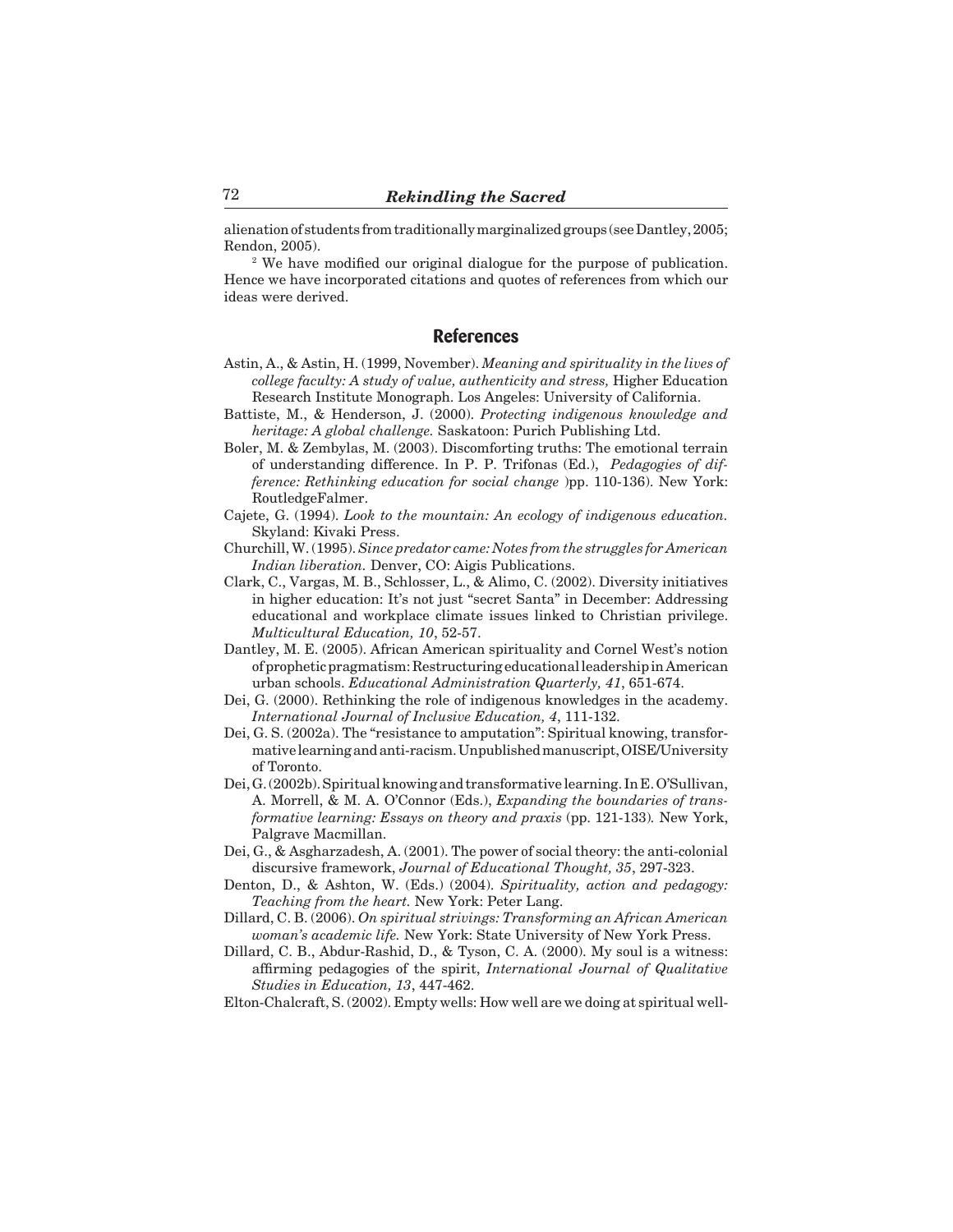being? *International Journal of Children's Spirituality*, *7*, 309-328.

- Fernandes, L. (2003). *Transforming feminist practice: non-violence, social justice and the possibilities of a spiritualized feminism.* San Francisco: Aunt Lute Books.
- Fitznor, L. (2003). Class notes from the course "Perspectives on Aboriginal/ indigenous research methodology." Department of Adult Education and Counseling Psychology, OISE/University of Toronto.
- Freire, P. (1992). *Pedagogy of the oppressed.* New York: Continuum.
- Graveline, F. J. (1998). *Circle works: Transforming Eurocentric consciousness.* Halifax, Nova Scotia: Fernwood Publishing.
- Hart, T. (2004). Opening the contemplative mind in the classroom. *Journal of Transformative Education, 2*, 28-46.
- Holzer, E. (2002). Conceptions of the study of Jewish texts in teachers' professional development. *Religious Education, 97*, 377-403.
- hooks, b. (1989). *Talking back: Thinking feminist, thinking black.* Boston: South End Press.
- hooks, b. (2003). *Teaching community: A pedagogy of hope.* New York: Routledge.
- Hoppe, S., & Speck, B. (2005). Editors' Notes. *New Directions for Teaching and Learning: Special Issue on Spirituality in Higher education, 104*, 1-2.
- Iseke-Barnes, J. (2003). Living and writing indigenous spiritual resistance. *Journal of Intercultural Studies, 24*, 211-238.
- Kumar, S. (2002). *You are therefore I am: A declaration of dependence.* Totnes: Green Books.
- Love, P. (2001). Spirituality and student development: Theoretical connections. *New Directions for Student Services, 95*, 7-16.
- Magnusson, J. (2004). Feminist martial arts: Embodying the politics of anti-violence*.* Paper presented at the American Educational Research Association, SIG on Applied Semiotics, San Diego, CA.
- Manning, K. (2001). Infusing soul into student affairs: Organizational theory and models. *New Directions for Student Services, 95*, 27-35.
- Mayuzumi, K. (2006). The tea ceremony as a decolonizing epistemology: Healing and Japanese women. *Journal of Transformative Education, 4*, 8-26.
- Mayuzumi, K., Nagayama, C., Motobyashi, K., & Takeuchi, M. (2007). Transforming diversity in Canadian higher education: A dialogue of Japanese women graduate students. *Teaching in Higher Education, 12*, 581-592.
- Mazama, M. A. (2002). Afro centricity and African spirituality. *Journal of Black Studies, 33*, 218-234.
- Miller, J. P. (1996). *The holistic curriculum.* Toronto: OISE Press.
- Palmer, P. (2000). A vision of education as transformation. In V. H. Kazanjian & P. L. Laurence (Eds.), *Education as transformation: Religious pluralism, spirituality, and a new vision for higher education in America* (pp. 17-22). New York: Peter Lang.
- Pearce, R. H. (1988). *Savagism and civilization: A study of the Indian and the American mind.* Berkley, CA: University of California Press.
- Potter, N. (1995). The severed head and existential dread: The classroom as epistemic community and student survivors of incest. *Hypatia, 10*, 69-92.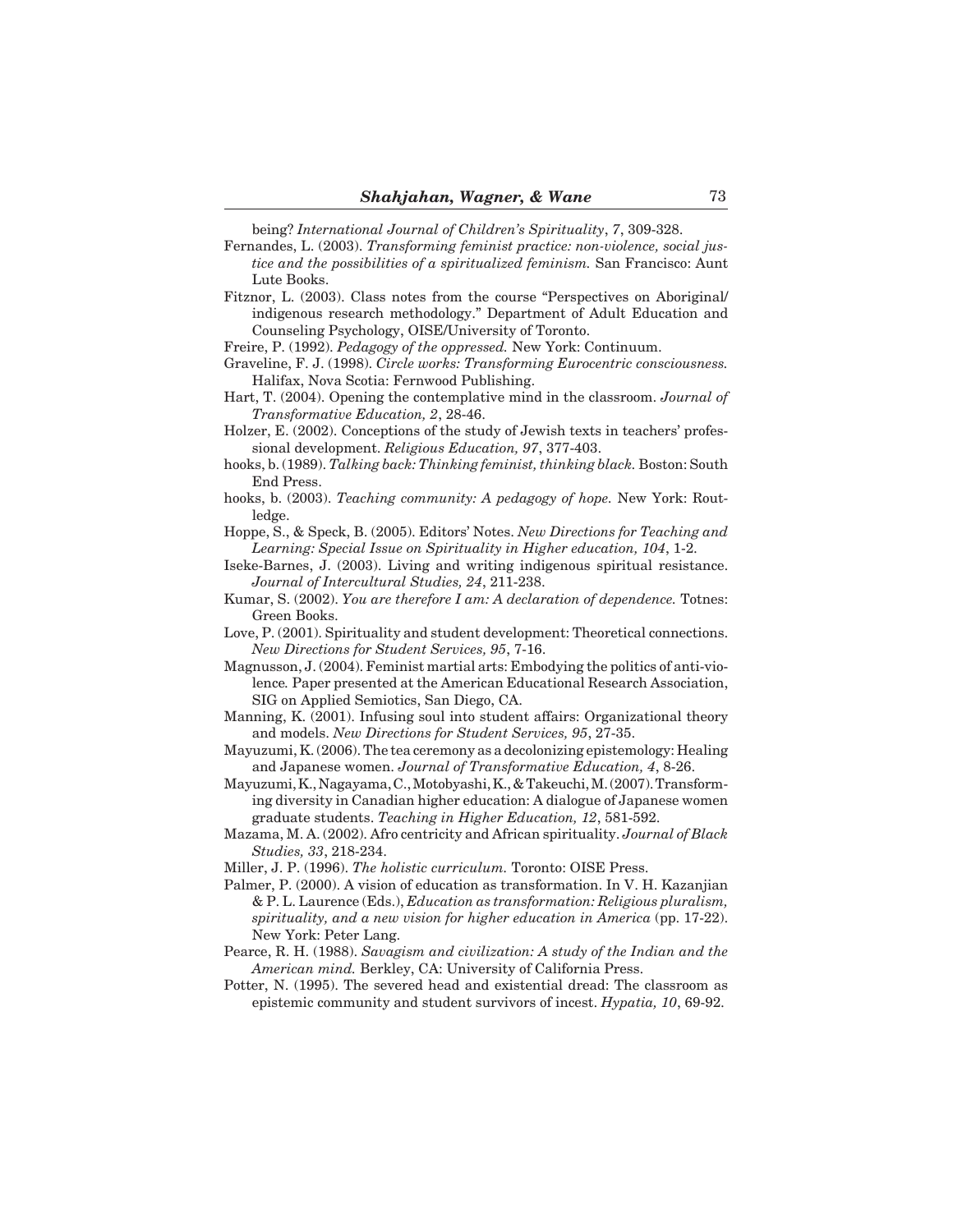- Rendon, L. I. (2005). Recasting agreements that govern teaching and learning: An intellectual and spiritual framework for transformation. *Religion & Education, 32*, 79-108.
- Scott, D. (1998). A re-consideration of spirituality and education: Re-conceptualizing spirituality. Retrieved from http://www.educ.uvic.ca/connections/ Conn98/scott.htm
- Selby, D. (2002). The signature of the whole: Radical interconnectedness and its implications for global and environmental education. In E. O'Sullivan, A. Morrell, & M. A. O'Connor (Eds.), *Expanding the boundaries of transformative learning: Essays on theory and praxis* (pp. 77-93). New York: Palgrave Macmillan.
- Shahjahan, R. A. (2004). Centering spirituality in the academy: toward a transformative way of teaching and learning. *Journal of Transformative Education*, *2*, 294-312.
- Shahjahan, R.A. (2005a). Spirituality in the academy: Reclaiming from the margins and evoking a transformative way of knowing the world. *International Journal of Qualitative Studies in Education, 18,* 685-711*.*
- Shahjahan, R. A. (2005b). Mapping the field of anti-colonial discourse to understand issues of indigenous knowledges: Decolonizing praxis. *McGill Journal of Education*, *40*, 213-240.
- Smith, L. T. (2001). *Decolonizing methodologies: research and indigenous peoples.* London, UK: Zed Books Ltd.
- Some, M. (1994). *Of water and spirit: Ritual, magic, and initiation in the life of an African shaman.* New York: Tarcher/Putnam Books.
- Tisdell, E. J. (2003). *Exploring spirituality and culture in adult and higher education*. San Francisco: Jossey-Bass.
- Tisdell, E. J. (2007). In the new millennium: The role of spirituality and the cultural imagination in dealing with diversity and equity in higher education classroom. *Teachers College Record*, *109*, 531-560
- Tisdell, E. J., & Tolliver, D. E. (2003). Claiming a sacred face: the role of spirituality and cultural identity in transformative adult higher education. *Journal of Transformative Education, 1*, 368-392.
- Walker, P. (2001). Journey around the medicine wheel: A story of indigenous research in a western university. *The Australian Journal of Indigenous Education, 29*, 18-21.
- Wane, N. (2006). Is decolonization possible? In George Dei & Arlo Kempf (Eds), *Anti-colonialism and education: The politics of resistance* (pp. 87-106). Rotterdam*:* Sense Publishers.
- Wane, N., Shahjahan, R. & Wagner, A. (2004). Walking the talk: Decolonizing the politics of equity of knowledge and charting the course for an inclusive curriculum in higher education. *Canadian Journal of Development Studies*, *25*, 499-510.
- Wane, N., & Waterfall, B. (2005). Hoops of spirituality in science and technology. In Peggy Tripp & Linda Muzzin (Eds.), *Teaching as activism: Equity meets environmentalism* (pp. 47-63). Montreal & Kingston: McGill-Queen's University Press.
- Wong, Y.-L. R. (2004). Knowing through discomfort: A mindfulness-